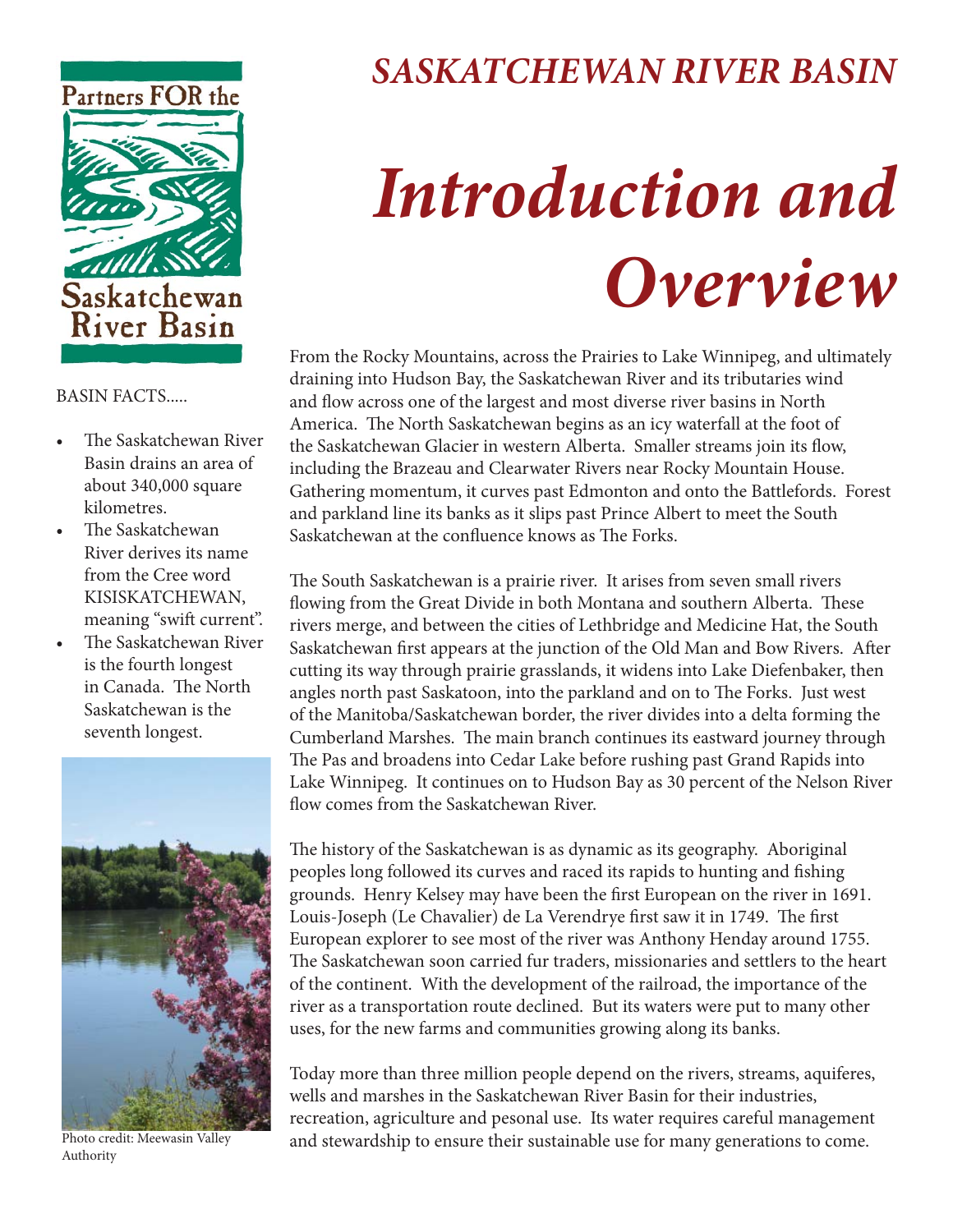The Saskatchewan River Basin is heavily impacted by human activities. It is a reservoir for runoff from millions of acres of agricultural lands, effluents from industries and waste water from towns and cities. Its ecosystem is changed as we take water for our own uses or drain it off the land. Land use practices throughout the basin affect water quality and quantity.

Water is essential to our survival, but we tend not to give it much thought. Yet there are many concerns regarding water in the basin, such as water quality. What kinds of pollutants are entering the water and from what sources? Is the water safe to drink? Why is algae and weed growth increasing in some areas? How are we impacting groundwater?

Water use is another big issue. Are we consuming too much water? Are we leaving enough for the aquatic ecosystem to thrive? How should we alter water allocation during drought years? Who is in charge of water use?

Water is the source of power generation in many places in the basin and is used for cooling in thermal generating stations. How have hydroelectric dams changed the flow of water? How do power stations impact fish and other aquatic organisms?

Declining waterfowl numbers across the prairie provinces has been an issue of concern for many years. What is the extent of loss of wetlands? Are we continuing to drain wetlands? Are conservation programs working?

Although many of us take water for granted, life in the Saskatchewan River Basin depends on it. Partners FOR the Saskatchewan River Basin is focusing on this vital element with the production of a series of fact sheets dealing with the questions raised above. Read the Water Quality, Water Management, Hydroelectric Operations and Wetlands and Waterfowl fact sheets to learn more about water - how it affects you and how you may be affecting it.

## Success Stories

The marshes, aquifers, creeks, streams, lakes and rivers which make up the Saskatchewan River Basin have supported and influenced human history and development in the region for many decades. But population increase and human activities have impacted on the most precious resource - water. A sustainable future in the basin requires that we confront difficult issues related to our use of water and find solutions to both new and long standing problems. Here are some success stories than can lead us in a new direction and approach to water management.



Photo credit: Partners FOR the Saskatchewan River Basin

**Natural Water Treatment: Wetlands have often** been referred to as "Nature's outhouses" because they have the ability to remove impurities from the water that flows through them. Areas around the world are now using this method to clean polluted water. The community of Vonda, Saskatchewan, with the assistance of Ducks Unlimited Canada, developed a wastewater management system composed of two cells plus a man-made wetland, all three of which are heavily populated with bulrushes and cattails. The plants absorb the phosphates and nitrates found in the wastewater. The second cell is connected to the Ducks wetland by an underground pipe. Because of concern about water quality in the wetland as a result of the water transfer from the second cell, the wetland is tested frequently and the water is found to be safe for the environment.